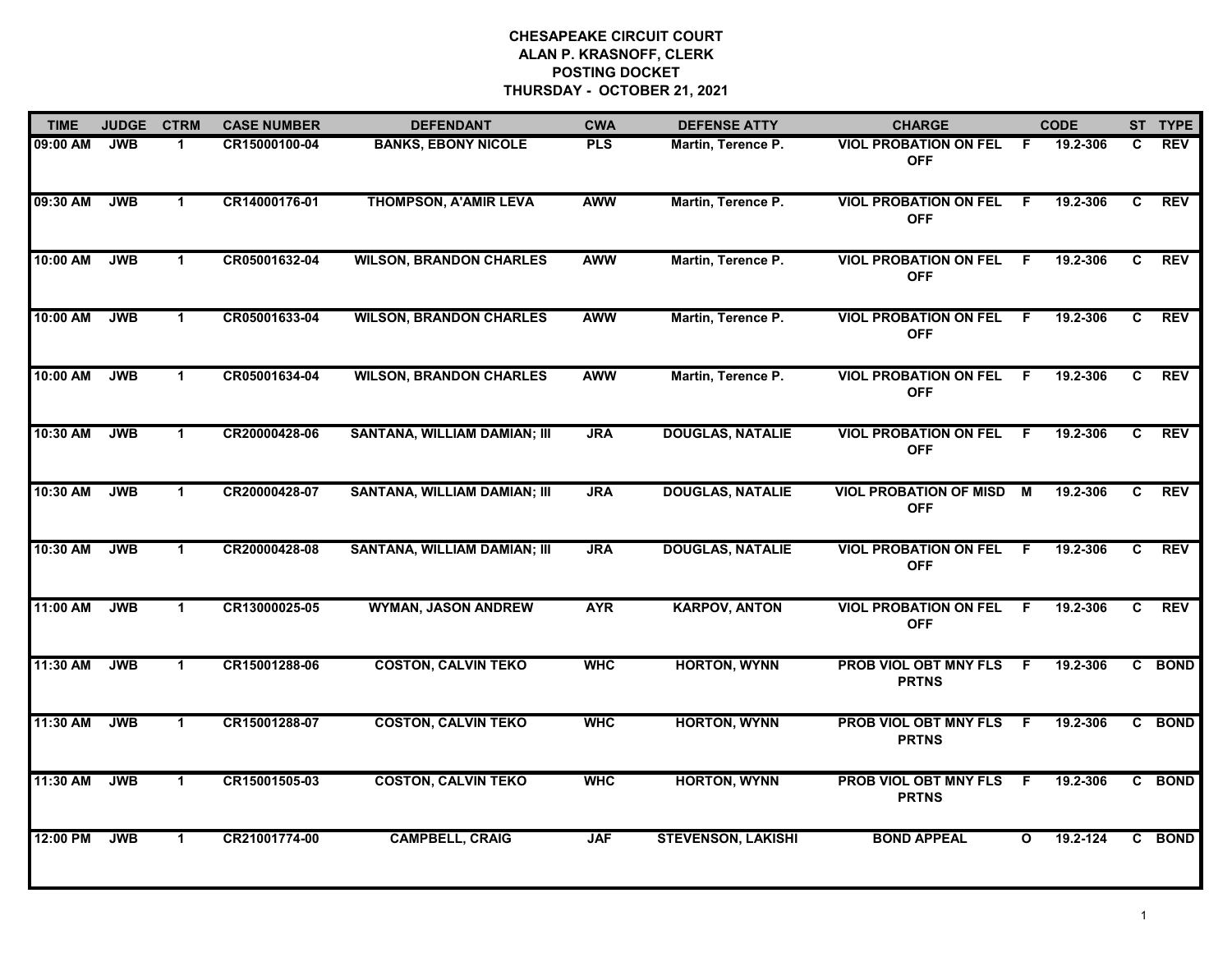| <b>TIME</b> | <b>JUDGE</b> | <b>CTRM</b>             | <b>CASE NUMBER</b> | <b>DEFENDANT</b>                  | <b>CWA</b> | <b>DEFENSE ATTY</b>         | <b>CHARGE</b>                                     |     | <b>CODE</b> |              | ST TYPE     |
|-------------|--------------|-------------------------|--------------------|-----------------------------------|------------|-----------------------------|---------------------------------------------------|-----|-------------|--------------|-------------|
| 01:30 PM    | <b>JWB</b>   | $\mathbf 1$             | CR01A00969-03      | <b>JORDAN, VERNON LEE</b>         | <b>JRA</b> | <b>SPARTZ, SARA M</b>       | <b>VIOL PROBATION ON FEL</b><br><b>OFF</b>        | -F  | 19.2-306    | C.           | <b>REV</b>  |
| 02:00 PM    | <b>JWB</b>   | $\mathbf 1$             | CR21001522-00      | <b>STANLEY, IRA DONALD; JR</b>    | <b>MLK</b> | <b>HOWLETT, BOBBY L</b>     | <b>POSSESS FENTANYL</b>                           | F.  | 18.2-250    | C.           | <b>PLEA</b> |
| 09:00 AM    | <b>JCH</b>   | 4                       | CR21001741-00      | <b>WINSTEAD, RAYMOND JERMELL</b>  | <b>AJS</b> | <b>JONES, DAVID L</b>       | <b>DESTRUCT PROP W/INTENT F</b><br>$>= $1000$     |     | 18.2-137    | $\mathbf{c}$ | <b>PLEA</b> |
| 09:00 AM    | <b>JCH</b>   | 4                       | CR21001741-01      | <b>WINSTEAD, RAYMOND JERMELL</b>  | <b>AJS</b> | <b>JONES, DAVID L</b>       | <b>POSSESS BURGLARIOUS</b><br><b>TOOLS</b>        | - F | 18.2-94     |              | C PLEA      |
| 09:00 AM    | <b>JCH</b>   | 4                       | CR21001741-02      | <b>WINSTEAD, RAYMOND JERMELL</b>  | <b>AJS</b> | <b>JONES, DAVID L</b>       | PETIT LARCENY 1ST OFF                             | M   | 18.2-96     |              | C PLEA      |
| 09:15 AM    | <b>JCH</b>   | 4                       | CR18000069-01      | <b>STYRON, TROY SCOTT; JR</b>     | <b>BKF</b> | <b>SHANNON, KRISTEN M</b>   | <b>VIOL PROBATION ON FEL</b><br><b>OFF</b>        | - F | 19.2-306    | C            | <b>REV</b>  |
| 09:45 AM    | <b>JCH</b>   | 4                       | CR15001098-09      | <b>STONE, TREVON TYRONE</b>       | <b>BKF</b> | <b>SHANNON, KRISTEN M</b>   | VIOL GOOD BEHAV ON FEL F<br><b>OFF</b>            |     | 19.2-306    | B            | <b>REV</b>  |
| 09:45 AM    | JCH          | $\overline{\mathbf{4}}$ | CR15001098-10      | <b>STONE, TREVON TYRONE</b>       | <b>BKF</b> | <b>SHANNON, KRISTEN M</b>   | VIOL GOOD BEHAV ON FEL F<br><b>OFF</b>            |     | 19.2-306    | В            | <b>REV</b>  |
| 09:45 AM    | <b>JCH</b>   | 4                       | CR15001098-11      | <b>STONE, TREVON TYRONE</b>       | <b>BKF</b> | <b>SHANNON, KRISTEN M</b>   | <b>VIOL OF GOOD BEHAV</b><br><b>FELONY</b>        | F.  | 19.2-306    | В            | <b>REV</b>  |
| 09:45 AM    | <b>JCH</b>   | 4                       | CR15001098-12      | <b>STONE, TREVON TYRONE</b>       | <b>BKF</b> | <b>SHANNON, KRISTEN M</b>   | VIOL GOOD BEHAV ON FEL F<br><b>OFF</b>            |     | 19.2-306    | В            | <b>REV</b>  |
| 10:00 AM    | <b>JCH</b>   | $\overline{\mathbf{4}}$ | CR19000979-04      | <b>BURKE, PATRICK ANTHONY</b>     | <b>WHC</b> | <b>CROOK, HEATHER BUYRN</b> | FTA-RESTITUTION REVIEW M 18.2-456 (6)             |     |             | B            | <b>CAP</b>  |
| 10:15 AM    | <b>JCH</b>   | $\overline{\mathbf{4}}$ | CR16000042-05      | <b>STARKS, ANDREW CHRISTOPHER</b> | <b>WHC</b> | <b>WOODLEY, CORNELIA</b>    | <b>VIOL PROBATION ON FEL</b><br><b>OFF</b>        | F.  | 19.2-306    |              | C BOND      |
| 11:00 AM    | JCH          | 4                       | CR21000727-00      | <b>DUNBAR, DEVELLE LAMARE</b>     | <b>AJS</b> | RAINES, RANDOLPH A; JR      | <b>IDNTY THFT: OBT ID, AVOID M</b><br><b>ARST</b> |     | 18.2-186.3  | C            | <b>PLEA</b> |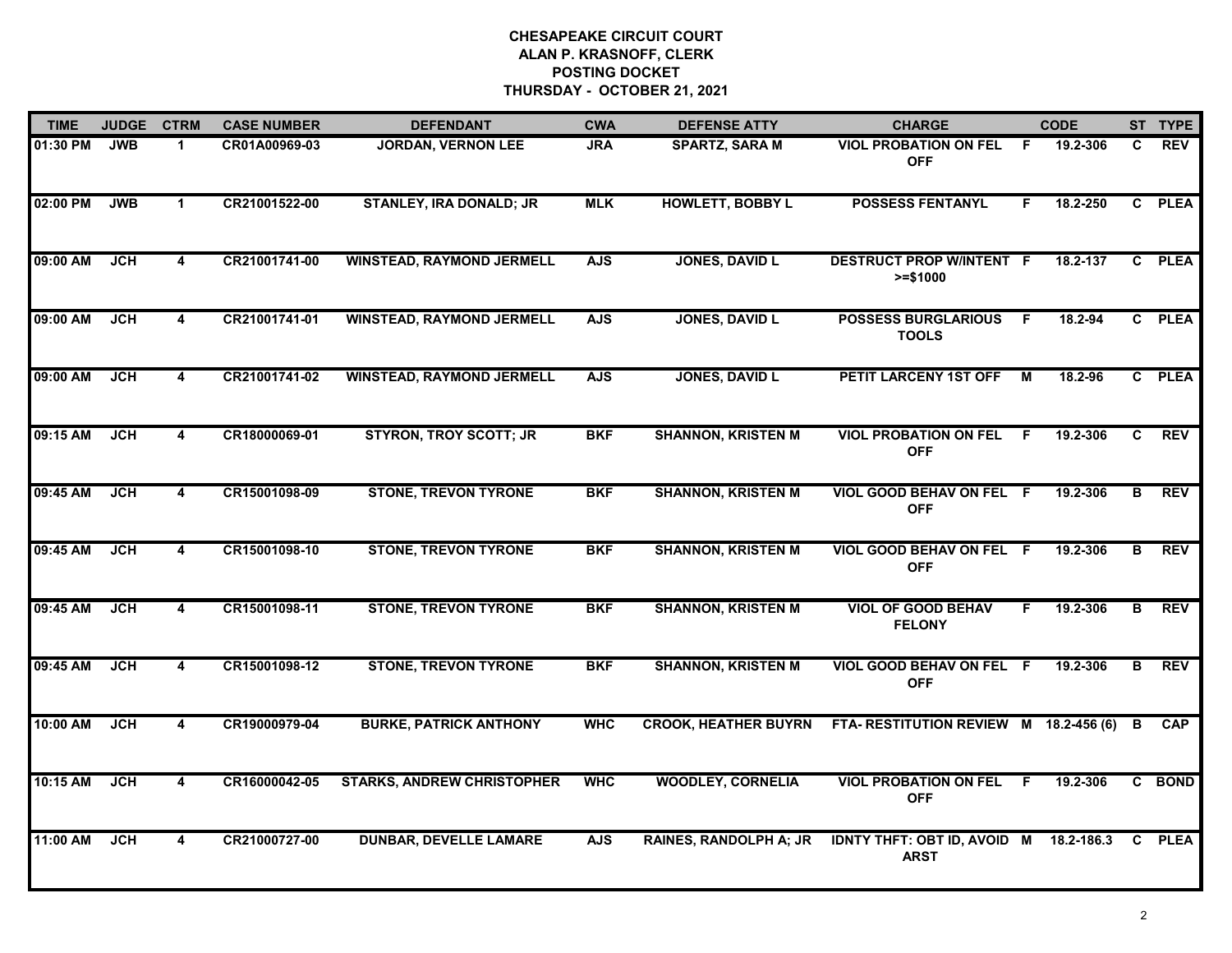| <b>TIME</b> | <b>JUDGE</b> | <b>CTRM</b>             | <b>CASE NUMBER</b> | <b>DEFENDANT</b>                 | <b>CWA</b> | <b>DEFENSE ATTY</b>           | <b>CHARGE</b>                                        |                | <b>CODE</b>  |    | ST TYPE     |
|-------------|--------------|-------------------------|--------------------|----------------------------------|------------|-------------------------------|------------------------------------------------------|----------------|--------------|----|-------------|
| 11:00 AM    | JCH          | 4                       | CR21000727-01      | <b>DUNBAR, DEVELLE LAMARE</b>    | <b>AJS</b> | RAINES, RANDOLPH A; JR        | <b>CREDIT CARD LARCENY</b>                           | F              | 18.2-192     |    | C PLEA      |
| 11:00 AM    | JCH          | $\overline{\mathbf{4}}$ | CR21000727-02      | <b>DUNBAR, DEVELLE LAMARE</b>    | <b>AJS</b> | <b>RAINES, RANDOLPH A; JR</b> | <b>CREDIT CARD LARCENY</b>                           | F.             | 18.2-192     |    | C PLEA      |
| 11:00 AM    | <b>JCH</b>   | 4                       | CR21000727-03      | <b>DUNBAR, DEVELLE LAMARE</b>    | <b>AJS</b> | <b>RAINES, RANDOLPH A; JR</b> | <b>CREDIT CARD LARCENY</b>                           | F.             | 18.2-192     |    | C PLEA      |
| 11:00 AM    | <b>JCH</b>   | 4                       | CR21000727-04      | <b>DUNBAR, DEVELLE LAMARE</b>    | <b>AJS</b> | <b>RAINES, RANDOLPH A; JR</b> | DWI, 1ST                                             |                | M A.18.2-266 |    | C PLEA      |
| 11:00 AM    | JCH          | 4                       | CR21000727-05      | <b>DUNBAR, DEVELLE LAMARE</b>    | <b>AJS</b> | <b>RAINES, RANDOLPH A; JR</b> | <b>NO DRIVERS LICENSE</b>                            | М              | 46.2-300     |    | C PLEA      |
| 11:00 AM    | <b>JCH</b>   | 4                       | CR21000727-06      | <b>DUNBAR, DEVELLE LAMARE</b>    | <b>AJS</b> | <b>RAINES, RANDOLPH A; JR</b> | RECKLESS DRIVING-OUT OF M A.46.2-853<br><b>CNTRL</b> |                |              |    | C PLEA      |
| 11:00 AM    | <b>JCH</b>   | 4                       | CR21000727-07      | <b>DUNBAR, DEVELLE LAMARE</b>    | <b>AJS</b> | <b>RAINES, RANDOLPH A; JR</b> | <b>RECKLESS DRIVING -</b><br><b>SPEEDING</b>         |                | M C.46.2-862 | C  | <b>PLEA</b> |
| 11:15 AM    | <b>JCH</b>   | $\overline{\mathbf{4}}$ | CR14002434-04      | <b>HARRIS, GERARD</b>            | <b>ASA</b> | <b>DOUGLAS, NATALIE</b>       | VIOL GOOD BEHAV ON FEL F<br><b>OFF</b>               |                | 19.2-306     | C. | <b>REV</b>  |
| 11:15 AM    | <b>JCH</b>   | 4                       | CR14002434-05      | <b>HARRIS, GERARD</b>            | <b>ASA</b> | <b>DOUGLAS, NATALIE</b>       | VIOL GOOD BEHAV ON FEL F<br><b>OFF</b>               |                | 19.2-306     | C  | <b>REV</b>  |
| 11:30 AM    | <b>JCH</b>   | 4                       | CR21001771-00      | <b>GUNTER, DEMETRIUS SHAWNTA</b> | <b>AYR</b> | <b>BLAIR, JEFFREY R</b>       | <b>BOND APPEAL</b>                                   | $\mathbf{o}$   | 19.2-124     |    | C BOND      |
| 09:30 AM    | <b>RAB</b>   | 5                       | CR21000870-04      | <b>AUSTIN, CHELSEA RAE</b>       |            |                               | <b>VIOL PROBATION ON FEL</b><br><b>OFF</b>           | -F             | 19.2-306     |    | C ADAT      |
| 09:30 AM    | <b>RAB</b>   | $\overline{5}$          | CR21000870-05      | <b>AUSTIN, CHELSEA RAE</b>       |            |                               | <b>VIOL PROBATION OF MISD</b><br><b>OFF</b>          | $\overline{M}$ | 19.2-306     |    | C ADAT      |
| 09:30 AM    | <b>RAB</b>   | 5                       | CR21000870-06      | <b>AUSTIN, CHELSEA RAE</b>       |            |                               | <b>VIOL PROBATION OF MISD</b><br><b>OFF</b>          | M              | 19.2-306     |    | C ADAT      |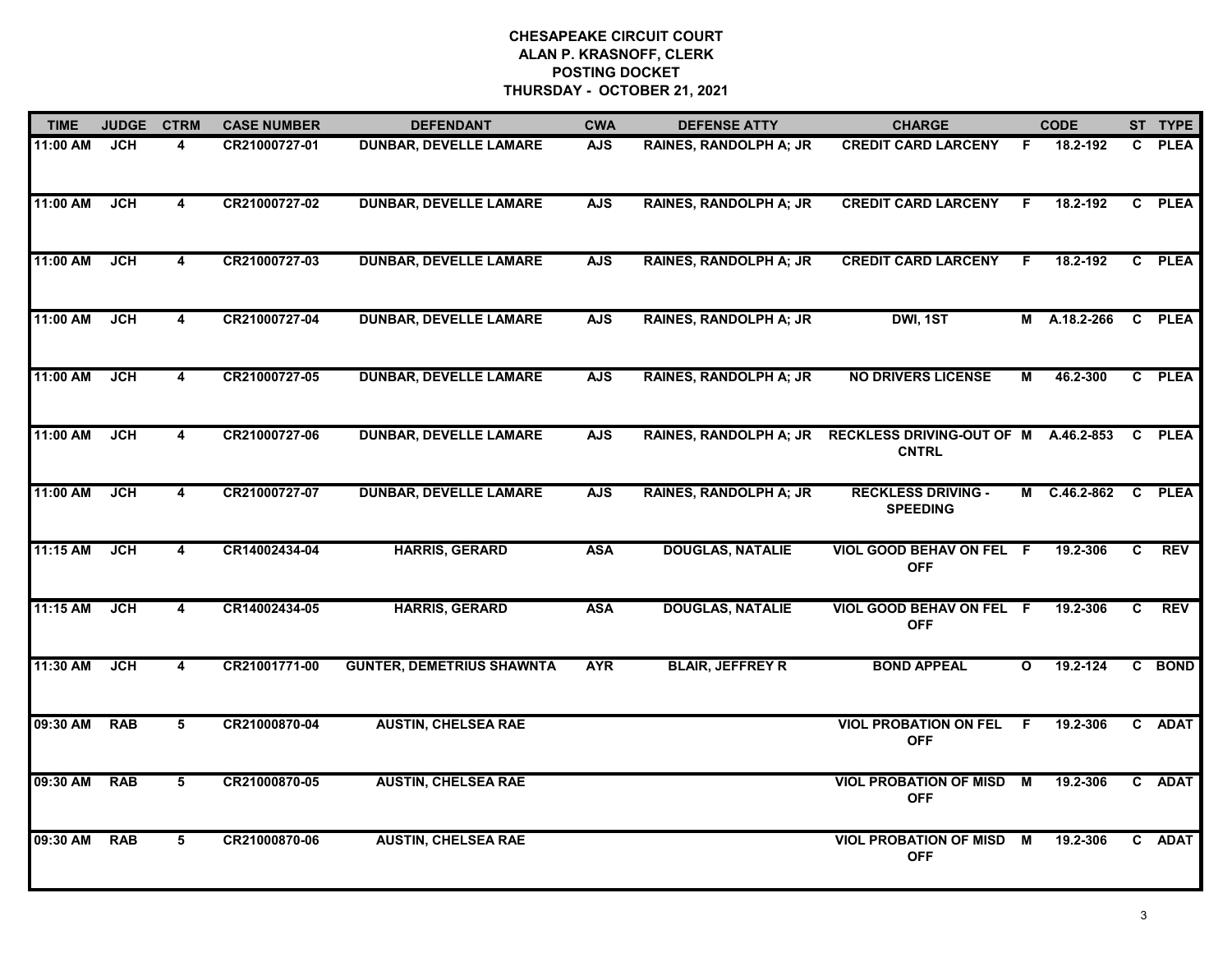| <b>TIME</b> | <b>JUDGE</b> | <b>CTRM</b> | <b>CASE NUMBER</b> | <b>DEFENDANT</b>               | <b>CWA</b> | <b>DEFENSE ATTY</b>           | <b>CHARGE</b>                                |    | <b>CODE</b>     |              | ST TYPE    |
|-------------|--------------|-------------|--------------------|--------------------------------|------------|-------------------------------|----------------------------------------------|----|-----------------|--------------|------------|
| 09:30 AM    | <b>RAB</b>   | 5           | CR19001638-00      | <b>FORD, ALFONZO CORNELIUS</b> | <b>SPP</b> |                               | ASSAULT & BATTERY-FAM M<br><b>MEMBER</b>     |    | 18.2-57.2       |              | C ADAT     |
| 09:30 AM    | <b>RAB</b>   | 5           | CR18002049-04      | <b>SEBREE, SHAMIKA LACRESA</b> |            |                               | <b>VIOL PROBATION ON FEL</b><br><b>OFF</b>   | F. | 19.2-306        |              | C ADAT     |
| 09:30 AM    | <b>RAB</b>   | 5           | CR21000065-00      | <b>SEWELL, BOBBY JEAN</b>      | <b>AWW</b> | <b>WALL, LUCILLE</b>          | <b>POSSESS</b><br><b>METHAMPHETAMINE</b>     | F. | 18.2-250        | $\mathbf{c}$ | <b>TBS</b> |
| 09:30 AM    | <b>RAB</b>   | 5           | CR21000065-01      | <b>SEWELL, BOBBY JEAN</b>      |            |                               | <b>FTA - UA HEARING</b>                      |    | $M$ 18.2-456(6) |              | C ADAT     |
| 10:15 AM    | <b>RAB</b>   | 5           | CR02001677-01      | <b>LUCAS, TRAVOR LAMONT</b>    | <b>AJS</b> | <b>HAZELL, LAMONTE S</b>      | <b>VIOL PROBATION ON FEL</b><br><b>OFF</b>   | F. | 19.2-306        | C.           | REV        |
| 10:15 AM    | <b>RAB</b>   | 5           | CR02001678-01      | <b>LUCAS, TRAVOR LAMONT</b>    | <b>AJS</b> | <b>HAZELL, LAMONTE R</b>      | <b>VIOL PROBATION ON FEL F</b><br><b>OFF</b> |    | 19.2-306        | C            | <b>REV</b> |
| 10:15 AM    | <b>RAB</b>   | 5           | CR02001681-01      | <b>LUCAS, TRAVOR LAMONT</b>    | <b>AJS</b> | <b>HAZELL, LAMONTE R</b>      | <b>VIOL PROBATION ON FEL</b><br><b>OFF</b>   | F. | 19.2-306        | C            | <b>REV</b> |
| 10:15 AM    | <b>RAB</b>   | 5           | CR02002418-01      | <b>LUCAS, TRAVOR LAMONT</b>    | <b>AJS</b> | <b>HAZELL, LAMONTE R</b>      | <b>VIOL PROBATION ON FEL</b><br><b>OFF</b>   | E  | 19.2-306        | $\mathbf{c}$ | <b>REV</b> |
| 11:00 AM    | <b>RAB</b>   | 5           | CR01A01801-01      | <b>JACKSON, RONNIE LEANDER</b> | <b>WHC</b> | Givando, Stephen P.           | <b>VIOL PROBATION ON FEL</b><br><b>OFF</b>   | F. | 19.2-306        | C.           | <b>REV</b> |
| 11:30 AM    | <b>RAB</b>   | 5           | CR17002303-03      | <b>HUNTER, IVORY ELLISON</b>   | <b>AMF</b> | <b>HOLDER, WILLIAM JOSHUA</b> | <b>VIOL PROBATION ON FEL</b><br><b>OFF</b>   | F. | 19.2-306        |              | C SENR     |
| 11:30 AM    | <b>RAB</b>   | 5           | CR20000157-00      | <b>HUNTER, IVORY ELLISON</b>   | <b>AMF</b> | <b>HOLDER, WILLIAM JOSHUA</b> | <b>GRAND LARCENY</b>                         | F. | 18.2-95         |              | C SENR     |
| 11:30 AM    | <b>RAB</b>   | 5           | CR20000157-01      | <b>HUNTER, IVORY ELLISON</b>   | <b>AMF</b> | <b>HOLDER, WILLIAM JOSHUA</b> | <b>GRAND LARCENY</b>                         | F. | 18.2-95         |              | C SENR     |
| 12:15 PM    | <b>RAB</b>   | 5           | CR10000095-07      | <b>WELLER, NEIL EDWARD</b>     | <b>AEP</b> | YATES, GEORGE H               | <b>VIOL PROBATION ON FEL</b><br><b>OFF</b>   | F  | 19.2-306        | C.           | <b>REV</b> |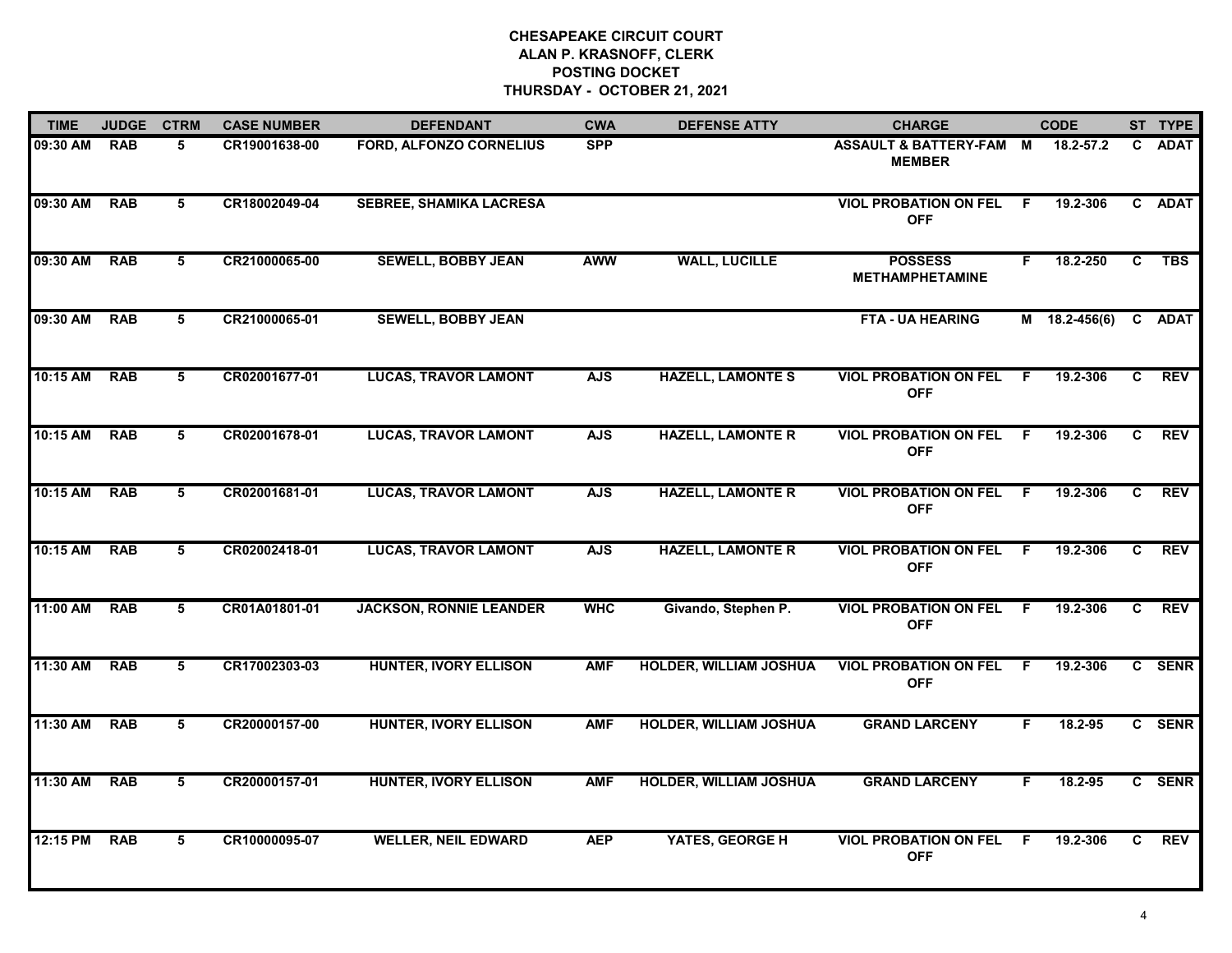| <b>TIME</b>   | <b>JUDGE</b> | <b>CTRM</b> | <b>CASE NUMBER</b> | <b>DEFENDANT</b>                 | <b>CWA</b> | <b>DEFENSE ATTY</b>         | <b>CHARGE</b>                                  |                | <b>CODE</b> |    | ST TYPE       |
|---------------|--------------|-------------|--------------------|----------------------------------|------------|-----------------------------|------------------------------------------------|----------------|-------------|----|---------------|
| 12:15 PM      | <b>RAB</b>   | 5.          | CR10000095-08      | <b>WELLER, NEIL EDWARD</b>       | <b>AEP</b> | YATES, GEORGE H             | <b>VIOL PROBATION ON FEL</b><br><b>OFF</b>     | F.             | 19.2-306    | C. | <b>REV</b>    |
| 12:15 PM      | <b>RAB</b>   | 5           | CR10000095-09      | <b>WELLER, NEIL EDWARD</b>       | <b>AEP</b> | YATES, GEORGE H             | <b>VIOL PROBATION ON FEL</b><br><b>OFF</b>     | F.             | 19.2-306    | C  | <b>REV</b>    |
| 02:00 PM      | <b>RAB</b>   | 5           | CR20000151-00      | <b>BOOTHE, CHARLES AMOS; III</b> | <b>WHC</b> | <b>SWEENEY, B COLIN</b>     | <b>CREDIT CARD THEFT</b>                       | F.             | 18.2-192    |    | C SENR        |
| 02:00 PM      | <b>RAB</b>   | 5           | CR20000151-01      | <b>BOOTHE, CHARLES AMOS; III</b> | <b>WHC</b> | <b>SWEENEY, B COLIN</b>     | <b>CREDIT CARD FORGERY</b>                     | .F             | 18.2-193    |    | C SENR        |
| 02:00 PM      | <b>RAB</b>   | 5           | CR20000151-03      | <b>BOOTHE, CHARLES AMOS; III</b> | <b>WHC</b> | <b>SWEENEY, B COLIN</b>     | <b>ID THEFT: ID TO DEFRAUD</b><br>$= $500$     | $\blacksquare$ | 18.2-186.3  |    | C SENR        |
| 02:00 PM      | <b>RAB</b>   | 5           | CR20000151-04      | <b>BOOTHE, CHARLES AMOS; III</b> | <b>WHC</b> | <b>SWEENEY, B COLIN</b>     | <b>CREDIT CARD FRAUD</b><br>$= $500$           | М              | 18.2-195    |    | C SENR        |
| 02:30 PM      | <b>RAB</b>   | 5           | CR21001722-00      | <b>BENNETT, ONRICO</b>           | <b>EEM</b> | <b>HAZELL, LAMONTE S</b>    | <b>BOND APPEAL</b>                             | $\mathbf{o}$   | 19.2-124    |    | C BOND        |
| 02:45 PM      | <b>RAB</b>   | 5           | CR20000296-00      | <b>ANDERSON, COY SAMUEL</b>      | <b>AMF</b> | <b>SINGLETON, KENNETH L</b> | <b>ROBBERY</b>                                 | F.             | 18.2-58     |    | C SENR        |
| 02:45 PM      | <b>RAB</b>   | 5           | CR20000296-02      | <b>ANDERSON, COY SAMUEL</b>      | <b>AMF</b> | <b>SINGLETON, KENNETH L</b> | <b>MALICIOUS WOUNDING</b>                      | F              | $18.2 - 51$ |    | C SENR        |
| 02:45 PM      | <b>RAB</b>   | 5           | CR20000296-03      | <b>ANDERSON, COY SAMUEL</b>      | <b>AMF</b> | <b>SINGLETON, KENNETH L</b> | <b>USE FIREARM IN FELONY</b><br><b>1ST OFF</b> | F.             | 18.2-53.1   |    | C SENR        |
| 01:00 PM      | <b>MATA</b>  | 6           | CR19001128-02      | <b>ROLAND, THOMAS MICHAEL</b>    | <b>PLS</b> | Jones, David L.             | <b>VIOL PROBATION ON FEL</b><br><b>OFF</b>     | -F             | 19.2-306    | C  | <b>REV</b>    |
| 01:30 PM      | <b>MATA</b>  | 6           | CR21001650-00      | <b>KEPLEY, RYAN SCOTT</b>        | <b>WHC</b> | Ireland, Elizabeth D.       | <b>ENTER STRUC TO COMMIT F</b><br>A&B ETC.     |                | 18.2-91     |    | <b>B</b> TRYL |
| 01:30 PM MATA |              | 6           | CR21001650-01      | <b>KEPLEY, RYAN SCOTT</b>        | <b>WHC</b> | Ireland, Elizabeth D.       | POSSESSION OF BURGLARY F<br><b>TOOLS</b>       |                | 18.2-94     |    | <b>B</b> TRYL |